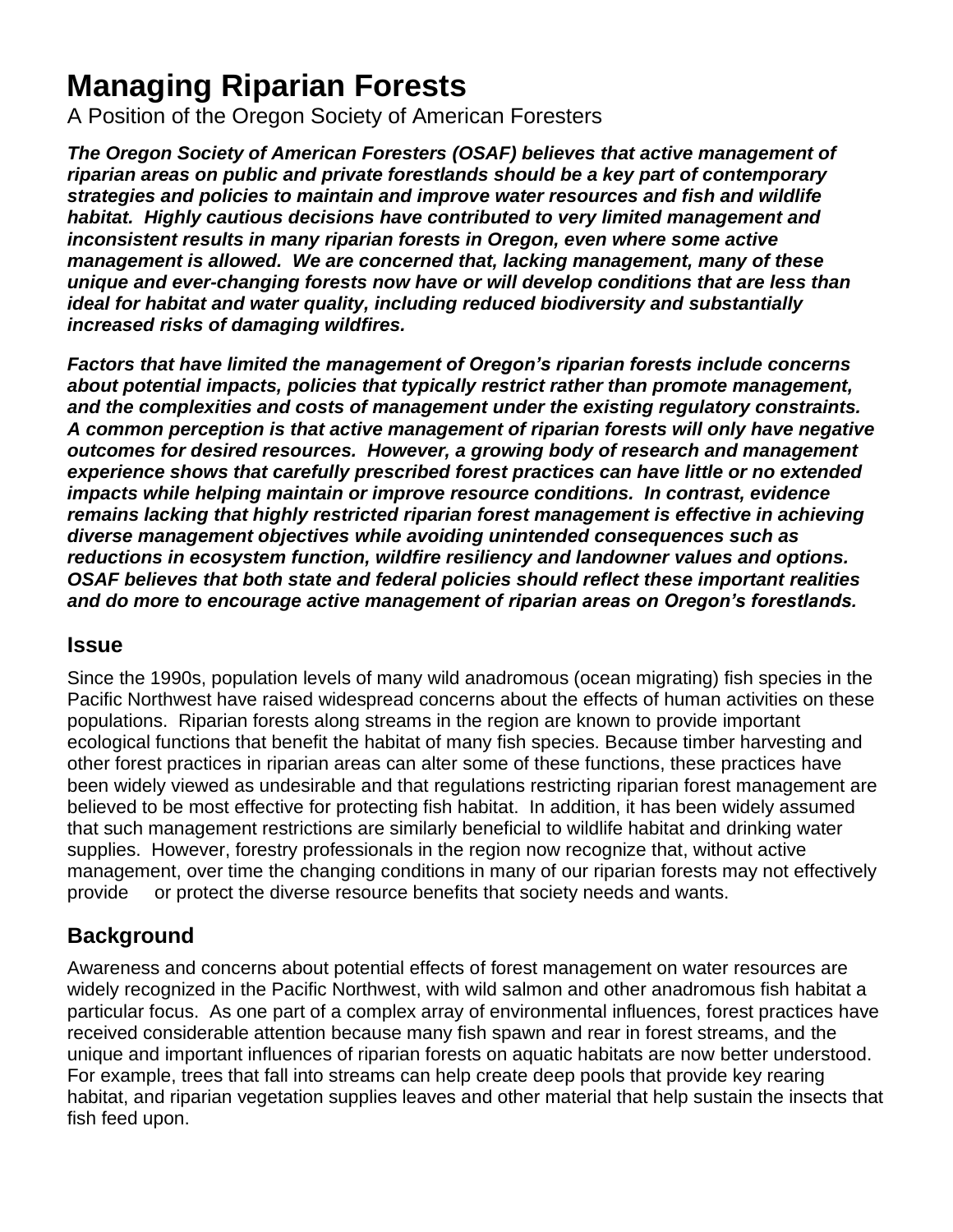Forest practices clearly have the potential to alter water quality and aquatic habitat. Earlier studies showed that unrestricted and less refined logging and road construction could cause erosion, stream sedimentation, and warmer water temperatures. Habitat also was reduced when natural accumulations of fallen trees were removed from many streams in the mistaken belief that they were harmful to fish. Such findings led to the 1972 adoption of regulations under the Oregon Forest Practices Act, and to major rule revisions in 1994 that markedly increased protection of riparian areas on private forestlands. On state and federal lands, updated forest plans mandated even greater restrictions for riparian areas. Regardless of ownership, stream protection requirements on forestlands continue to greatly exceed those for other land uses in Oregon.

Because these restrictions in Oregon's riparian forests provided some immediate benefits and were generally believed to permanently protect water resources and habitat, a common assumption has been that such limits should continue or be increased further. Greater restrictions on private lands in Oregon also have been argued on the basis that neighboring states and public lands have adopted more restrictive rules. However, the need to further restrict riparian forest management is not clearly supported by more recent research findings, and the cost-effectiveness and unintended consequences of greater restrictions often have been overlooked in the politics of rulemaking in other states and for public lands. Studies on private forestlands in Oregon show that substantial timber harvesting near streams can occur without significant impacts to water quality or local fish populations. Research also shows that carefully designed and implemented forest openings along streams can mimic natural disturbances and promote aquatic productivity while maintaining water quality, resulting in larger fish from enhanced food supplies.

With many years of major restrictions in riparian forests in Oregon, a pattern of "benign neglect" has emerged. For various reasons, forest owners and managers have often avoided riparian areas, even where policies have included some allowances for management. The result has been significant areas where undesirable conditions have developed, including overly dense forests with serious wildfire and forest health hazards, as well as invasive and other competitive species that suppress more desirable plants and trees. These conditions have raised concerns about reduced habitat diversity and other features favorable for many fish and wildlife species. The policy emphasis for private lands that rigidly favors riparian conifers to improve in-stream fish habitat also may contribute to some questionable outcomes for both fish and wildlife.

Policies that greatly restrict management and rely primarily on natural processes can improve riparian and stream conditions, but the results are highly variable and benefits can take decades or even centuries to be realized. Uncontrolled wildfire cannot be widely relied upon for resource benefits, particularly as climate change adds to unusually severe and extensive fires and watershed impacts. Active management can accelerate riparian forest benefits through carefully applied professional forestry, fisheries, and hydrology expertise. In dry forest types threatened by fire and forest health hazards, the benefits of riparian thinning and other active management can far outweigh the risks of inaction. Further research and adaptive management can help target and refine practices and policies that are most cost-effective in improving desirable riparian forest conditions.

Clearly, there remains a need for policies that mandate extra care and well-proven restrictions of forest practices in riparian areas. However, increasing wildfires and other influences and changes in these unique and dynamic forests challenge the common notion that little or no management will provide the best long-term protection and enhancement of desirable watershed conditions. There is now an important need to pointedly recognize and encourage active management of many of Oregon's riparian forests, with updated policies and administrative emphasis that promote research, education and incentives for improved riparian management on public and private lands.